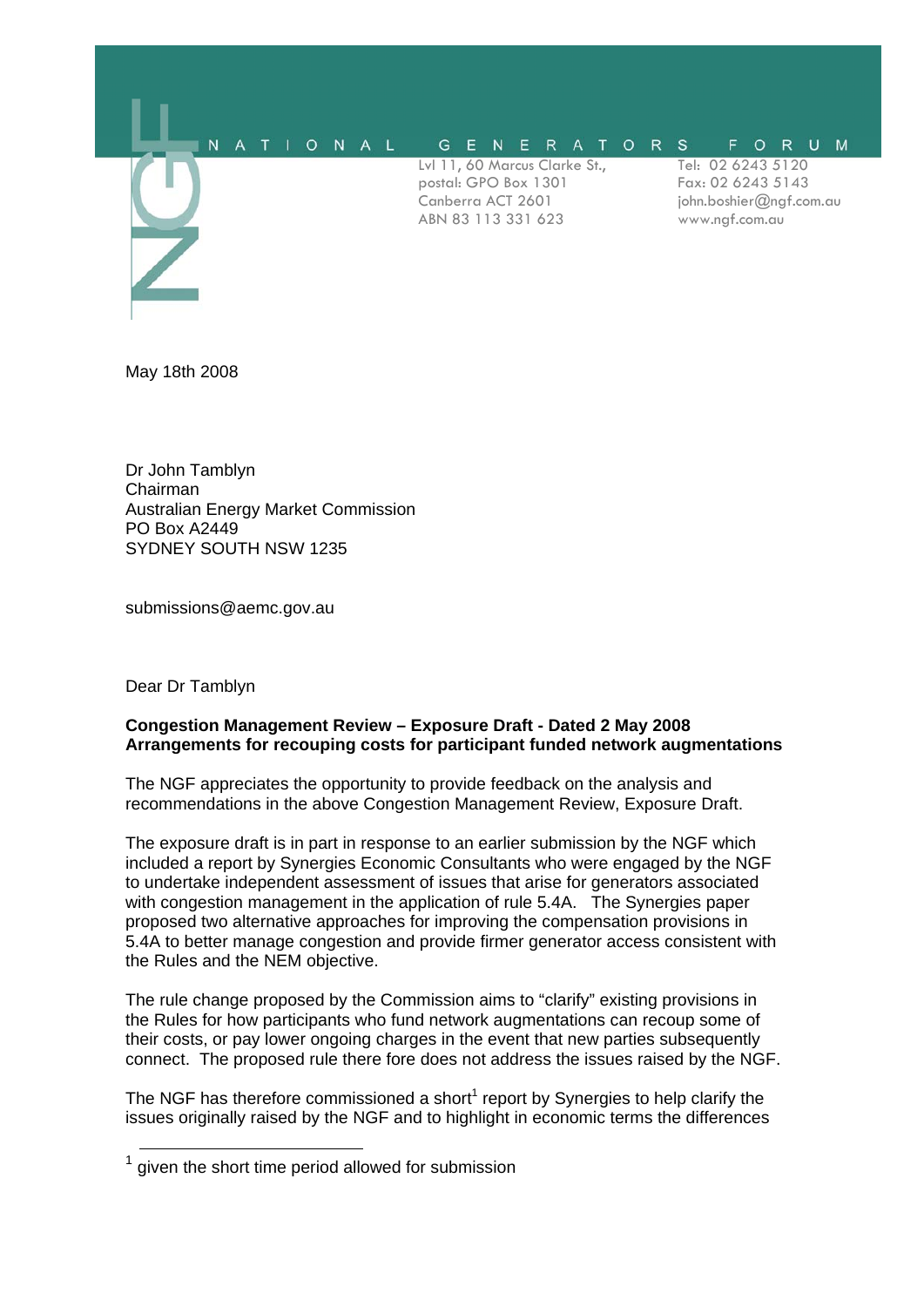between the problem and the alternative solutions to addressing the problem proposed by the NGF and the solution proposed by the Commission.

The Synergies report has noted that while the proposed amendments reinforce existing provisions to permit the recognition of another party utilising network capacity through adjusted network charges they will not improve a number of current market inefficiencies, (identified in section 4 of the Synergies report) and therefore will not encourage the explicit pricing of congestion and limit the realisation of the NEM objective.

On this basis and because it reflects existing provisions the NGF is of the view that there is little value in proceeding with the Rule proposal.

A better approach to addressing the NGF concerns would be for participants to develop, justify and fully document a rule change proposal, to address the shortcomings in the current provisions for compensation, for submission to the Commission.

The report from Synergies Economic consulting has been included with this submission.

If you have any questions regarding this submission please contact the undersigned or Mr. Tony Callan on 02 9285 2712.

Yours faithfully

Thished

John Boshier Executive Director National Generators Forum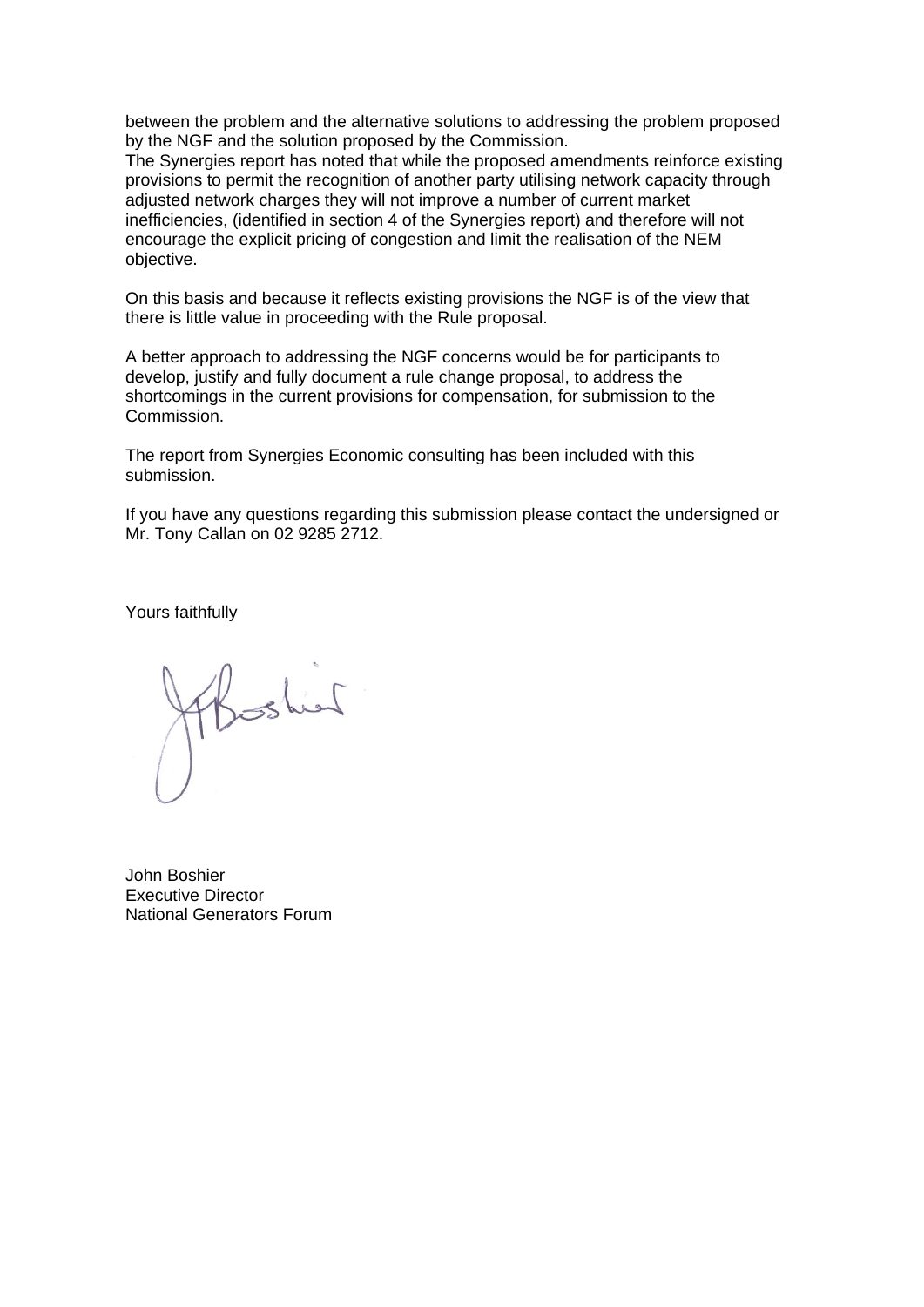

# **Memorandum**

| To:      | <b>National Generators Forum</b>                  |
|----------|---------------------------------------------------|
| $Cc$ :   | Tony Callan and Roger Oakley                      |
| From:    | Euan Morton and Angela Moody                      |
| Subject: | Brief response to AEMC CMR paper dated 2 May 2008 |
| Date:    | 16 May 2008                                       |

## **1 Introduction**

The National Electricity Rules (Rules) provide a negotiation framework for connection agreements that allows for the funding of specific network augmentations to relieve network constraints and to signal the impact of generator/large customer locational decisions.

These provisions provide generators with the opportunity to fund specific network augmentations to reduce the likelihood of network constraints and/or to maintain a defined level of network access. Due to administrative and efficiency limitations, these provisions have proved to be unworkable (i.e. yet to be used by participants) and/or will not necessarily ensure emerging congestion is adequately managed.

National Generators Forum (NGF) has engaged Synergies Economic Consulting (Synergies) to review the Australian Energy Market Commission's (AEMC) *Congestion Management Review: Exposure Draft – Arrangements for Recouping Costs for Participant Funded Network Augmentations* (Exposure Draft) in light of the issues raised in Synergies' report on Market Access.[1](#page-2-0) The NGF has sought a brief note to provide a "placemarker" with the intention that, subject to more detailed and considered work being undertaken by the NGF a more complete response could be provided in the future.

This note is structured as follows:

<u>.</u>

<span id="page-2-0"></span><sup>1</sup> Synergies Economic Consulting (2007). *Market Access: Report to National Generators Forum*. December.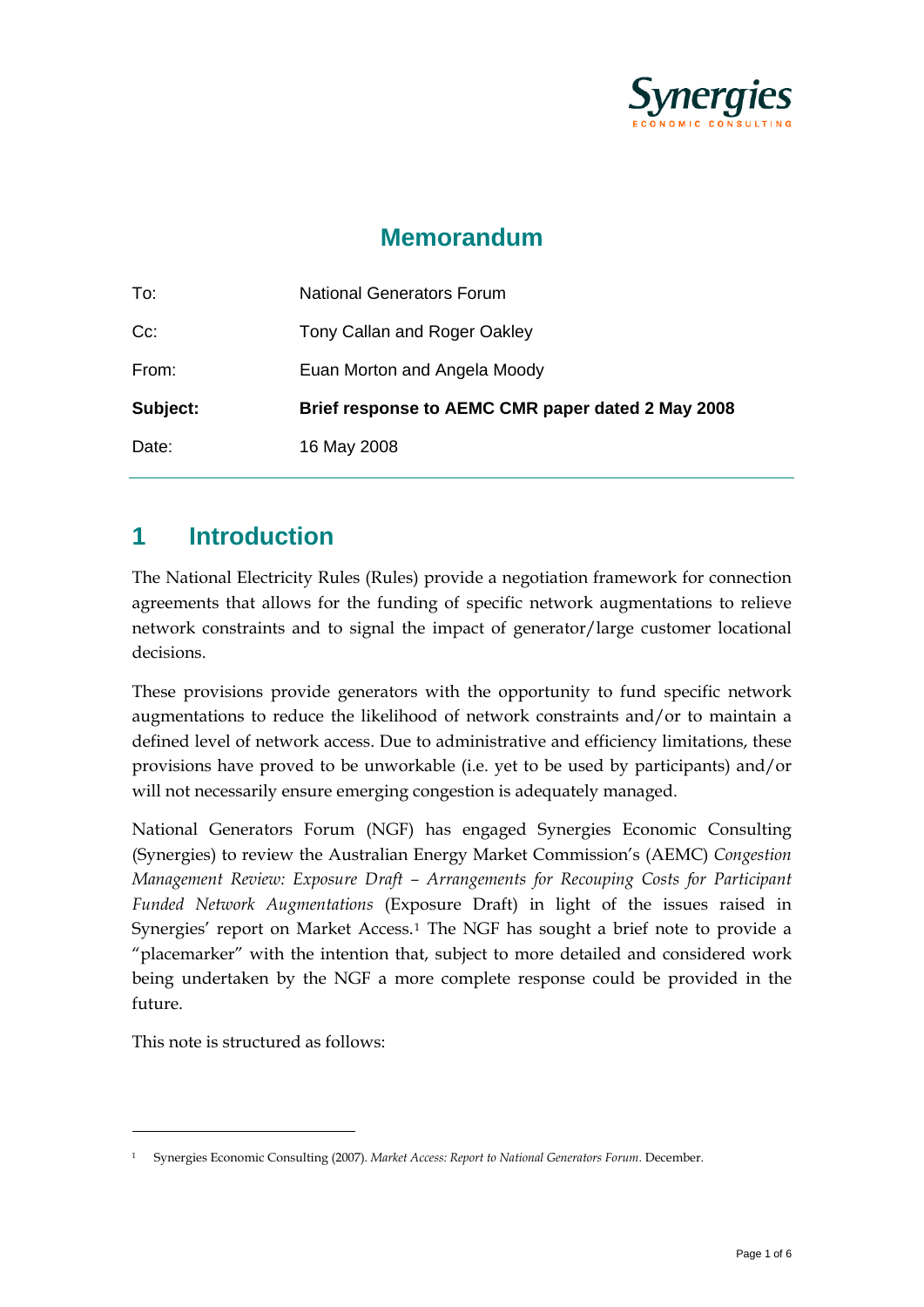

- section 2 provides an overview to the role of firm access under the Rules and the limitations of the current framework;
- section 3 discusses the proposed adjustments to Section 5.4A identified by Synergies; and
- section 4 discusses the Rule changes proposed in the Exposure Draft to address the recoupment of costs for participant funded augmentation.

# **2 Firm Access and Limitation of Current Obligations**

While Transmission Network Service Providers (TNSP) are not obligated to provide firm access to generators/customers in every case, the importance of providing some form of firmer access has been acknowledged throughout the development of the National Electricity Market (NEM).

At the time of seeking authorisation of the National Electricity Code (the Code) under the *Trade Practices Act 1974* and approval of the Code as an industry access regime, an implicit access right associated with connection was recognised. That is, once negotiated, the right to network capacity (defined as system output capacity) should not be adversely or materially affected by a subsequent network user. As noted by the National Grid Management Council:

It is important that the Network Service Providers and parties seeking to establish connection negotiate a connection agreement that meets the needs of the Connection Applicant without adversely or materially affecting the levels of service and quality of supply received by other network uses[2](#page-3-0).

This right was also recognised by the Australian Competition and Consumer Commission (ACCC) in its decision on the application for authorisation. The ACCC specifically noted that<sup>[3](#page-3-1)</sup>:

…(it) considers that commercial incentives and the Code arrangements provide the opportunity for negotiation of firm access and other access arrangements by generators. Firm access should provide public benefit by allowing for greater certainty and identifying and valuing network constraints such that the network may be enhanced as required.

-

<sup>2</sup> National Grid Management Council ( ). Application for Authorisation*.* p*.* 58.

<span id="page-3-1"></span><span id="page-3-0"></span><sup>3</sup> ACCC (1997) *Application for Authorisation – National Electricity Code*. December. p. 142.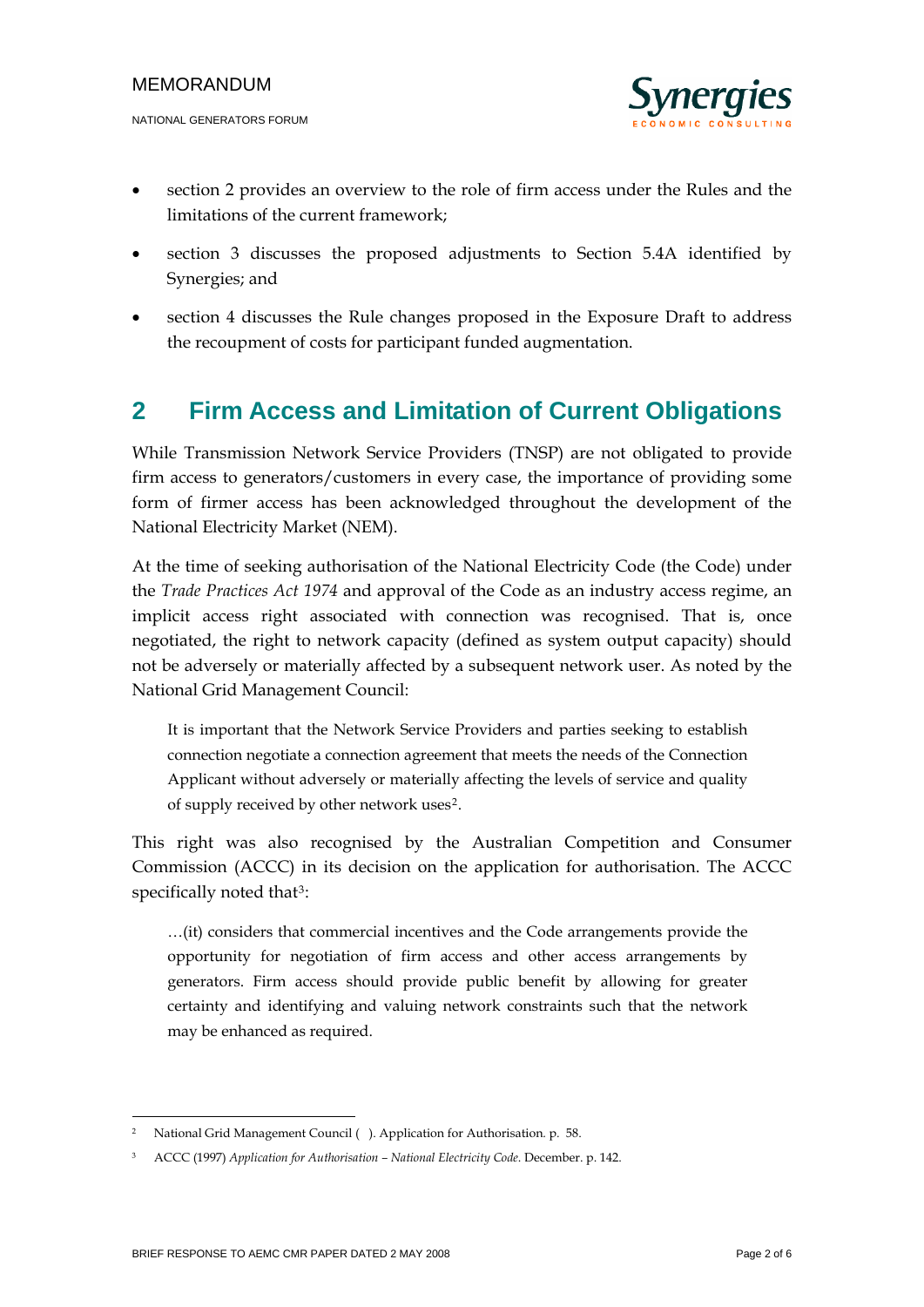

Consistent with the previous Code, the current Rules provide generators with an opportunity to establish or modify a network connection and to have access to the network services provided by the national grid networks.. For example:

- clause 6A.9.1 outlines the principles relating to negotiating access to negotiated transmission services;
- clause 5.3.5 addresses the level of information to be provided by the connection application to enable the TNSP to assess the technical performance and costs of the required connection. TNSPs are also required, in order to maintain levels of service and quality of supply to existing registered participants, to consult with NEMMCO and other registered participants with who it has connection agreements, if it believes that compliance with the terms and conditions of those connection agreements will be affected;
- clause 5.1.3 (c) and section 5.1.1 set minimum standards of performance that a network service providers must meet including the level and standard of performance of power transfer capability. It is understood a network service provider can meet these minimum standards without it necessarily following that a generator will always be able to transfer power from its generating units into the network; and
- clause 5.4A[4](#page-4-0) provides for the negotiation of compensation in the event the generator is constrained off below the level of service and capability of the network agreed in the connection agreement by another generator that has agreed to pay compensation to gain non-firm access.

Despite the inclusion of these provisions, particularly clause 5.4A, there has been limited scope for generators to negotiate firmer access. As noted by the AEMC, no agreements or payments pursuant to clause [5](#page-4-1).4A have been implemented to date<sup>5</sup>. This may be attributed to the following efficiency and administrative limitations associated with the payment of compensation:

• unless these provisions are applied widely, compensation arrangements would prove to be ineffective as in some cases there would be no counterparty for the risk of constrained off to be hedged against;

<u>.</u>

<span id="page-4-0"></span><sup>4</sup> The combination of clauses 5.3 to 5.4A are designed to allow a generator to elect to gain access from fully firm, at system normal, to fully non-firm and to pay the necessary amounts to the NSP and incumbents so that the incumbents are kept whole financially up to their agreed level of access. It also allows for economic development of the network since a two or more generators can share apparent firm access (at least financially) with the generator TUOS payments funding necessary compensation between the parties.

<span id="page-4-1"></span><sup>5</sup> AEMC (2008) *Congestion Management Review-Exposure Draft: Arrangements for Recouping Cost for Participant Funded Network Augmentations*. May. p 2.*:*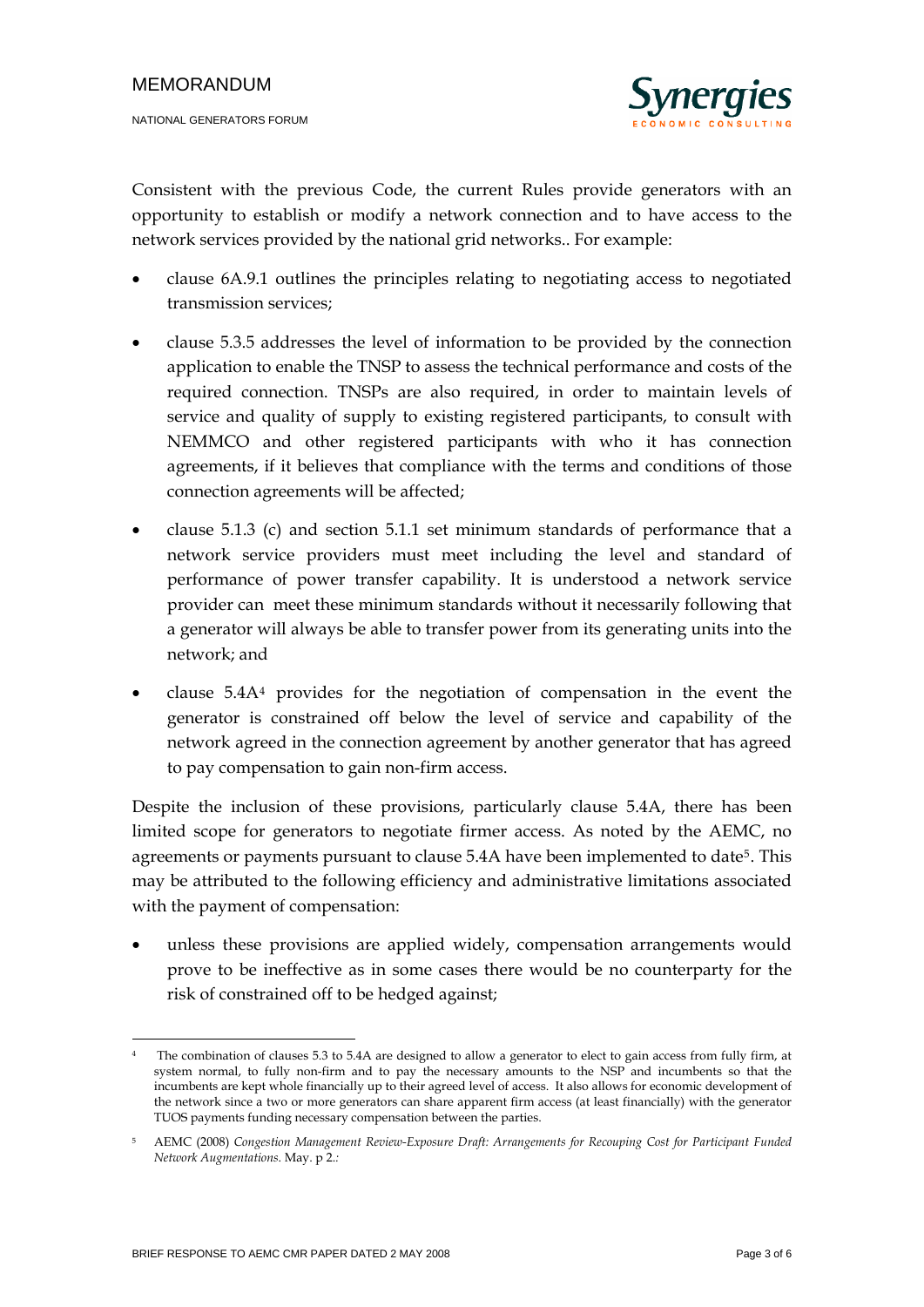

- insufficient guidance provided by the regulatory environment as to the operation of the existing arrangements, thereby creating uncertainty for both TNSPs and generators;
- there are no incentives for TNSPs to negotiate such arrangements; and
- the dispute resolution machinery has not been effective.

The failure of these arrangements to be adopted has broader implications for the operation of the NEM. Through the limited use of these regulatory instruments, particularly the explicit pricing of congestion, new generators do not face the full costs associated with their investment decisions. Without clear investment signals, these generators cannot reasonably be expected to make optimal investment decisions that meet the objectives of the National Electricity Law.

## **3 Proposed Adjustments to Section 5.4A**

Given the provisions in the Rules and these limitations with clause 5.4A, Synergies has expanded the two possible models previously presented to the NGF to further clarify the rights of generators when new generation investment occurs.

These models aim, through the introduction of a pricing signal for generator locational investment decisions, to secure efficient and timely network and generation investment to alleviate or avoid congestion in an efficient manner. In doing so, both of these models, would clarify the operation of rule 5.4A and overcome the key limitations of the current approach as new connections would be required either to fund transmission investment or to compensate existing users.

Both these models now recognise legitimate generator expectations of a defined level of access being assigned via their connection agreement with the TNSP.

Both models have been developed at a conceptual level but provide at a high level a basis for assessing the relative merits of the two approaches. Further work will be required in this regard.

A brief outline of the expanded models is outlined below.

### *Strong Model*

In the event of a an incumbent generator (ie generators with a connection agreement with a defined level of access), being constrained off, through the actions of a third party, compensation would be paid to the incumbent generator/s,..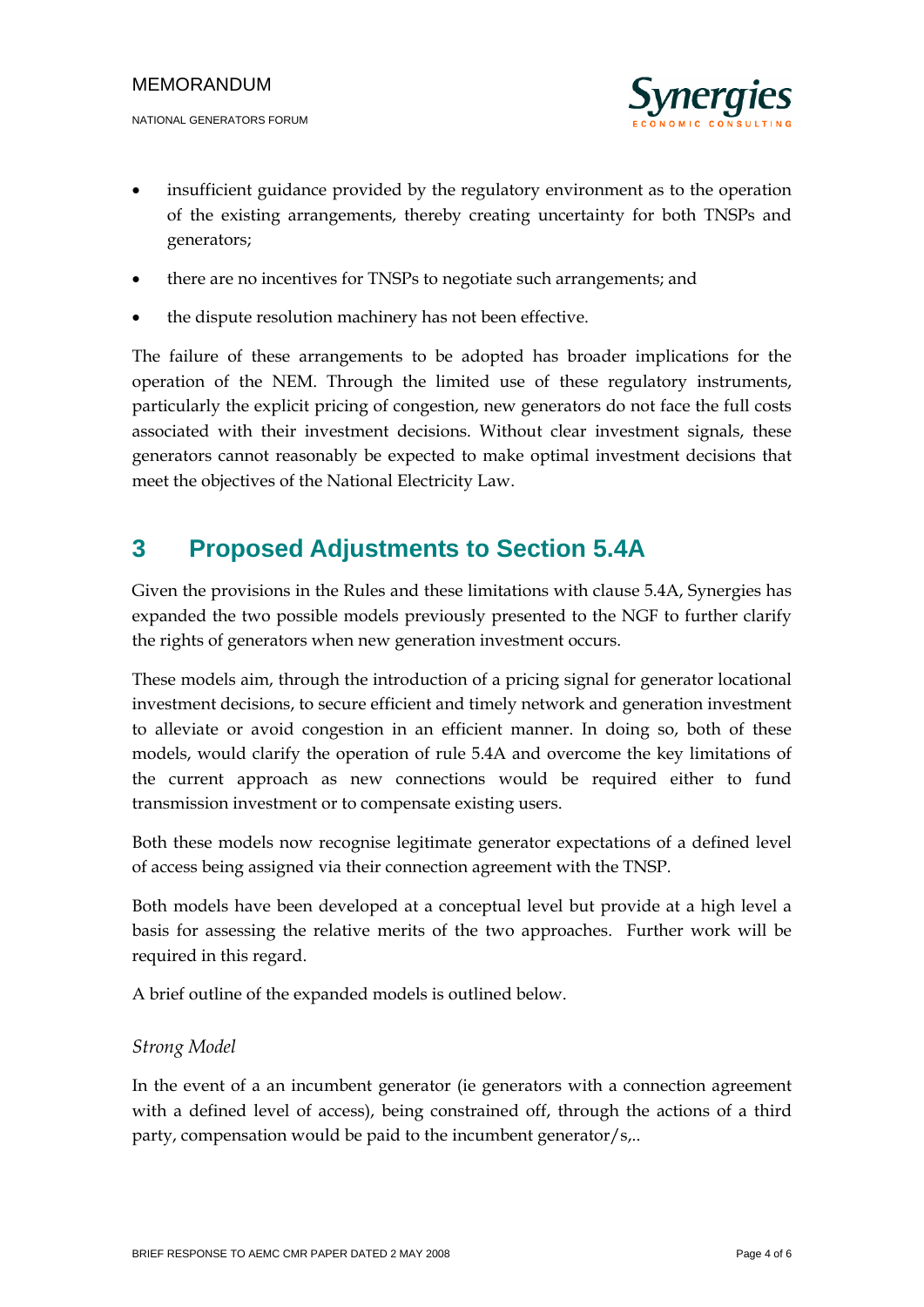

This right to compensation would need to be clearly defined *ex ante* in terms of agreed maximum frequencies, duration and timing of congestion. It would also extend to circumstances where the generator's access is reduced due to the actions of a new generator access the network or the TNSP implementing a significant network charge.

This approach may be problematic as the opportunity costs of all generators would need to be defined ex ante potentially on a real time basis to drive appropriate behaviour.

### *Weak Model*

Under this model, a generator would be able to fund network augmentations that are privately rather than socially efficient (i.e. justified in terms of reliability or market benefits) $6$  and have that contribution formally recognised. This may be through the negotiated connection agreement.

Unlike the strong model, the generators would have no access to compensation for being constrained off. However, if a new generator connected to the network and thereby reduced network capacity to the incumbent generator, it would be required to pay at the discretion of the incumbent generator either:

- a contribution to the generator based on the original cost of the augmentation of the network. This payment would effectively represent the new generator paying the incumbent generator for the capacity it wishes to use based existing capacity in the network; or
- a contribution to the incumbent generator representing the capital costs of augmenting the network (or augment the network at its own cost) so the incumbent generator's existing access rights are maintained and the impact of the new connection is removed.

In practice, the weak model is more likely to be able to be developed and implemented in a manner compatible with the NEM.

## **4 Proposed Rule Changes**

Whilst the Exposure Draft acknowledges the limitations of the current arrangements and the need to clearly provide for the recoupment of capital costs, the proposed Rule

<u>.</u>

<span id="page-6-0"></span>The nature of this test would be dependent upon the regulatory test that was in place at the time.